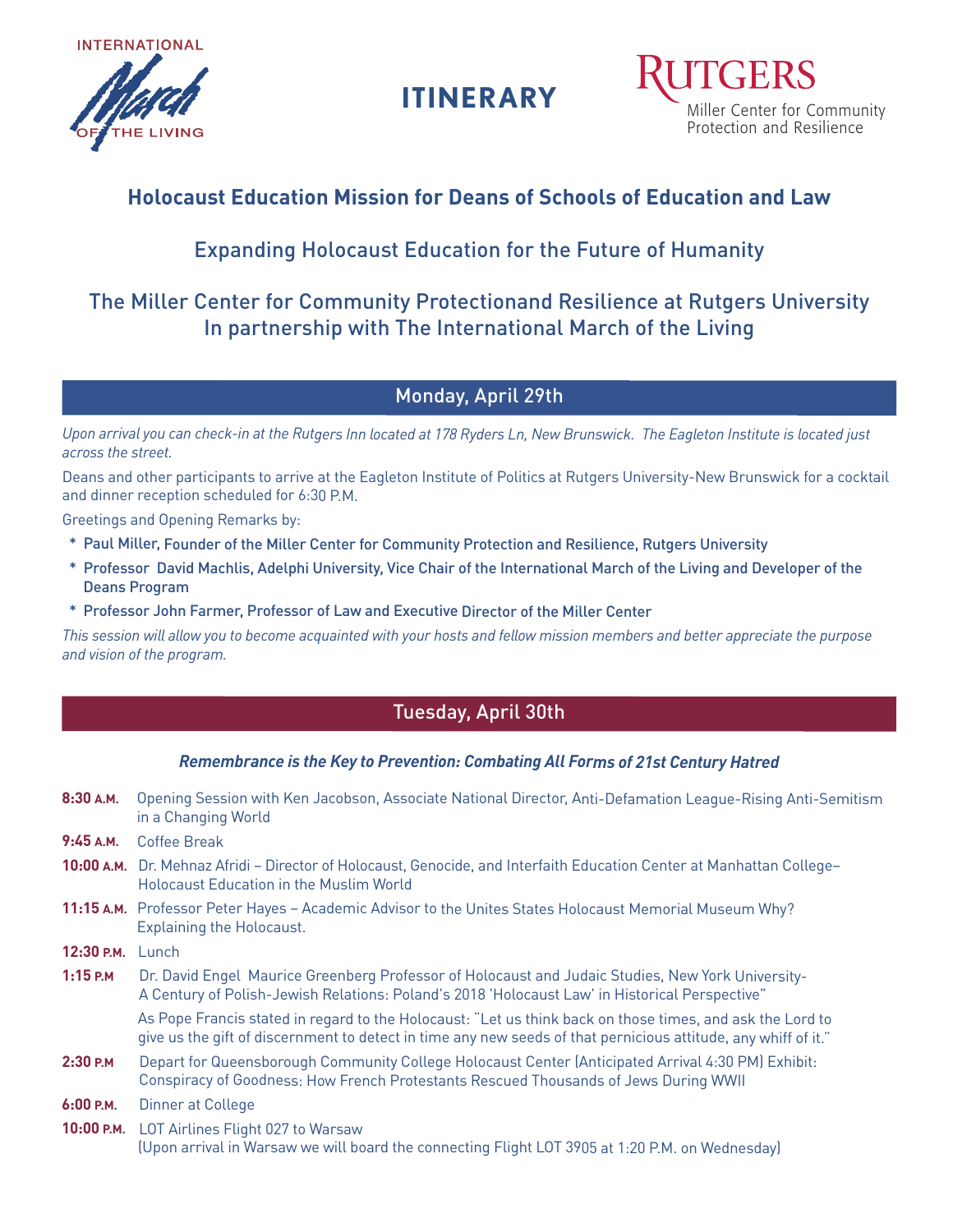### Wednesday, May 1st

**2:15 P.M.** Expected arrival in Krakow, Poland

**4:00 P.M**. Check in at Stary Hotel

**5:00 P.M.** Leisurely walking tour of the Main Square

 This urban space, located at the center of the city, dates back to the 13th century and is one of the largest medieval town squares in Europe which remains largely unchanged despite the passage of centuries and numerous major conflicts and wars . The main square is surrounded by historic townhouses and churches. Medieval cellars are currently used as pubs, restaurants and cabarets. Krakow has become one of Europe's leading cultural destinations and is a reflection of Poland's more recent embrace of capitalism and Western ideals, while still retaining the "old-world" charm and design features of centuries past.

Dinner at hotel to be followed by Holocaust Remembrance Eve program.

### Overnight in Krakow

### Thursday, May 2nd

### **The March of the Living**

- **8:00 A.M.** Depart from hotel
- **10:00 A.M.** Guided tour of Auschwitz-Birkenau State Museum
- **1:00 P.M.** The March of the Living: The March of the Living is the world's most impactful Holocaust remembrance program aimed at educating the world's youth about the importance of memory and the centrality of the Holocaust in that effort. Since the program was founded in 1988, more than 275,000 people from diverse backgrounds, the majority of them being students of high school age, have marched down the same 3-kilometer path leading from Auschwitz I to Auschwitz II-Birkenau on Holocaust Remembrance Day- Yom Hashoah, as a silent tribute to all victims of the Holocaust. The March serves as a stark contrast to the Death Marches held before the conclusion of WWII which resulted in the deaths of hundreds of thousands of people. The March, and the educational program which surrounds it, has been described as a life-transforming experience by many of our alumni and provides us with the inspiration and motivation to further expand the program for the benefit of as many people and diverse populations as possible.
- **3:45 P.M.** March of the Living Ceremony: The ceremony commemorating Holocaust Remembrance Day begins at the conclusion of the March. Distinguished educators, international senior government officials and dignitaries, and survivors of the Holocaust gather at the site adjacent to the destroyed crematorium at Auschwitz II-Birkenau to remember the past and ensure a better future for all humankind. As Elie Wiesel said, "When you listen to a witness, you become a witness." Integrating musical presentations, poignant speeches and prayers, the ceremony is designed to provide a emotional conclusion to a day which we are confident all participants will remember for the rest of their lives.
- **6:00 P.M.** Depart for Krakow
- **8:00 P.M.** Dinner at Stary Hotel

Overnight in Krakow

### Friday, May 3rd

- **8:30 A.M.** "*The Uniqueness of the Holocaust,"* Professor Steven Katz, Alvin J. Slater and Shirley Slater Chair in Jewish and Holocaust Studies at Boston University.
- **9:45 A.M.** Coffee Break
- **10:00 A.M.** Panel Discussion: The Relevance of the Holocaust to the Protection of Vulnerable Communities Today," John J. Farmer, Jr., Professor of Law and Executive Director, the Miller Center for Community Protection and Resilience, Rutgers University; Chief Saad Amrani, Belgian Federal Police; Sean Griffin, former Counterterrorism Coordinator, Europol; Rabbi Francine Roston,Whitefish, Montana.
- **11:15 A.M.** Irving Roth. "Making Sense of the Senseless: A Survivor's Testimony."
- **12:00 P.M.** Open discussion among program participants.

**12:30 P.M.** Lunch

**1:15 P.M.** Depart for tour of Krakow, Tarnów and Zbylitwoska Gora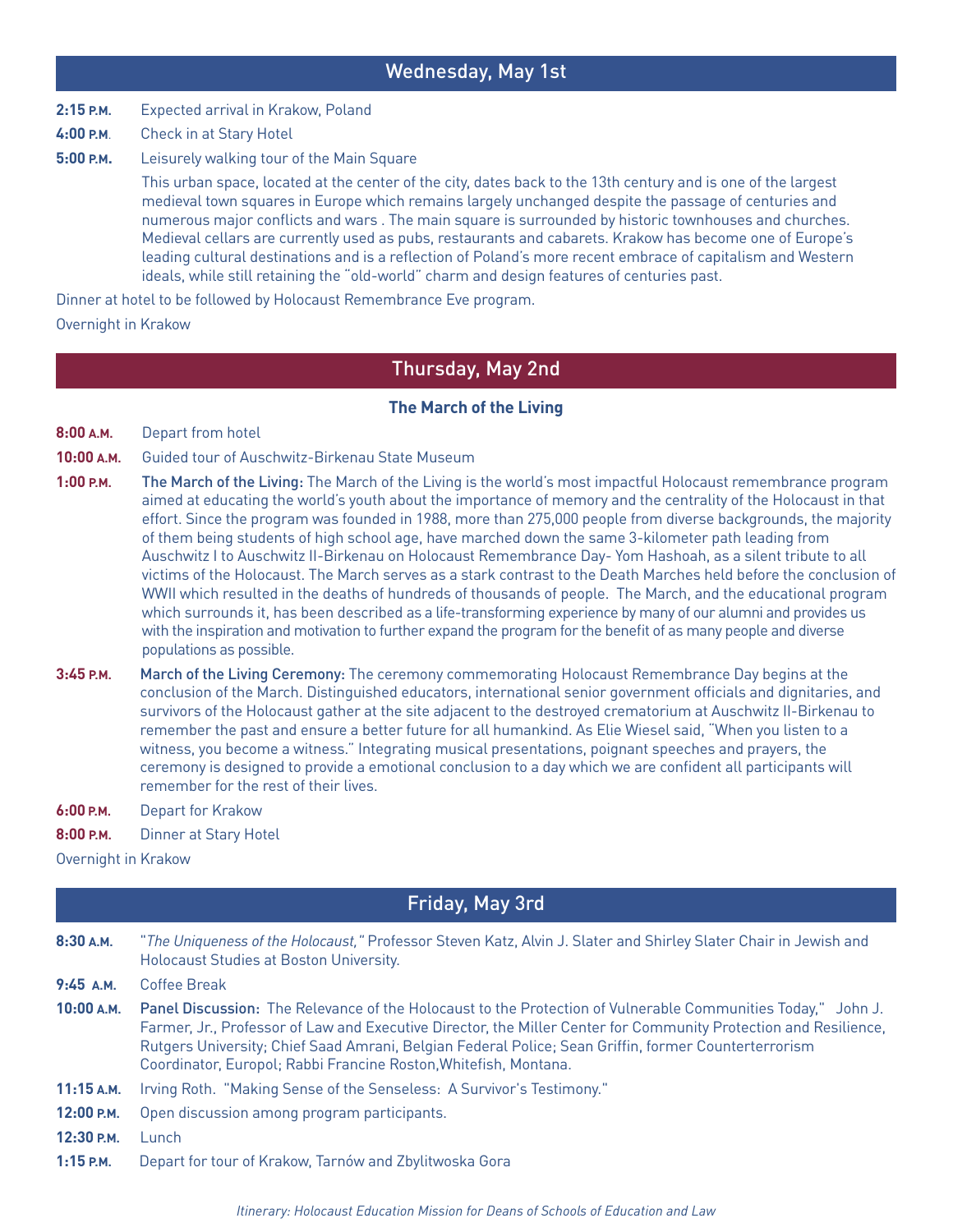#### **Sites to be visited:**

- Kazimierz: A former center of Jewish life for over 500 years before it was culturally destroyed in the Holocaust. The district consists of many synagogues and Jewish cemeteries portraying the rich pre-war Jewish culture.
- Tarnów: The old town of Tarnow, called the "Pearl of the Polish Renaissance", is one of the most beautiful examples of the Renaissance architectural layout of Polish cities. We will visit The Old Synagogue Bimah, Tarnów's primary place of worship for 45% of its population when war broke out in 1939. The first synagogue at this site dates back to sometime before 1582. On November 8th, 1939, the Old Synagogue was destroyed by the Nazis and later demolished; all that remains today is the brick 'bimah' - a four-pillared podium from which the Torah was read
- Zbylitowoska Gora: From June 1942 until 1943, Nazi Germans used the Buczyna forest in Zbylitowska Góra as a remote mass execution site. Approximately 10,000 people were murdered there and buried in pits. The largest mass shooting action took place around June 11, 1942. The massacre took the lives of 6,000 Jewish men, women and children from the Tarnów Ghetto, including 800 children from the orphanage, who were killed in the pits with hand grenades thrown into the pit by the Nazi forces. In addition to the Jewish victims, there were 2,000 Christian Poles murdered at Zbylitowska Góra. The Buczyna forest is a place of Jewish martyrology and the focus of ongoing archaeological research using non-invasive radar technology.
- Galicia Jewish Museum: The Galicia Jewish Museum commemorates the victims of the Holocaust and celebrates the Jewish culture of Polish Galicia, presenting Jewish history from a new perspective. The Museum aims to challenge the stereotypes and misconceptions typically associated with the Jewish past in Poland and educate both Poles and Jews about their own histories while encouraging a more tolerant future.

During this component of the program it is our goal to understand the scope of the loss to the Jewish world experienced during the Holocaust. These villages and sites are just a tiny glimpse into a culture that encompassed millions of people who lived in this region for centuries and was extinguished in the span of just several years. In touring these sites, one is able to almost tangibly feel the extent of that destruction and appreciate the need to ensure that not just the stories of the Holocaust are preserved- but also the tales of thriving communities and successes that defined the period prior. And if the Nazis were able to able to achieve such mass destruction driven by the medium of hate, we are only left to wonder what we must do to prevent such a campaign being waged again...

Friday Evening- Ceremonial Shabbat Dinner and an address by Professor Steven Katz on Jewish Resistence During the Holocaust.

## Saturday, May 4th

### **8:00 A.M.** Continued tour of Krakow

The Righteous Amongst Us... While the story of the Holocaust is defined by the evil of the masses, we are failing to tell the complete story if we ignore the heroism of a small minority who risked their lives and those of their families to save others. These individuals have often been chronicled in literature and film and deserve to be lauded as an inspiration *for the ability to take on evil and hatred at all costs.*

- •. The Krakow Ghetto Apothecary: Tadeusz Pankiewicz, a Polish pharmacist, transformed his neighborhood pharmacy into a secret passage and hideaway for the Ghetto residents. In 1983, Pankiewicz was recognized as one of the "Righteous Among the Nations" by Yad Vashem, Israel's official memorial to the victims of the Holocaust.
- Schindler's Factory: Oskar Schindler was a German industrialist and a member of the Nazi Party credited with saving the lives of 1,200 Jews during the Holocaust by employing them in his enamelware and ammunitions factories in occupied Poland. The subject of Steven Spielberg's Oscar-winning film, Schindler was buried in Jerusalem and serves as an icon for this community of the Righteous.
- The former metal item factory-turned museum is dedicated to the condition of Krakow during World War II. The factory houses two museums, the Museum of Contemporary Art in Krakow and a branch of the Historical Museum of the City of Krakow. Both represent the state of Krakow and the conditions of the Jews at the time..
- Plaszow: The site of a former Nazi concentration camp established in 1942. From 1942-1945, 20,000 Jews were forced into labor for various German companies. As conditions worsened, the Jews were either relocated to Auschwitz or sentenced to immediate death. At the end of 1944, only 600 prisoners remained alive.

#### **12:00 P.M.** Travel to Warsaw (via express train)

#### **2:30 P.M.** Tour of Warsaw

Unlike Krakow, Warsaw was largely destroyed during the war and much of how the city looks today was built during the communist era. In recent years, the city as Poland's capital has flourished under the country's growing relationship with the West and it reflects a thriving commercial and cultural center. Before the Holocaust, Warsaw was a major Jewish hub and produced many giants of Jewish scholarship and society. Here was also the site of the infamous Warsaw Ghetto, where the Jews of the city were relocated and forced to live under the most difficult of conditions. The Ghetto also produced the act of defiance known as the Uprising.